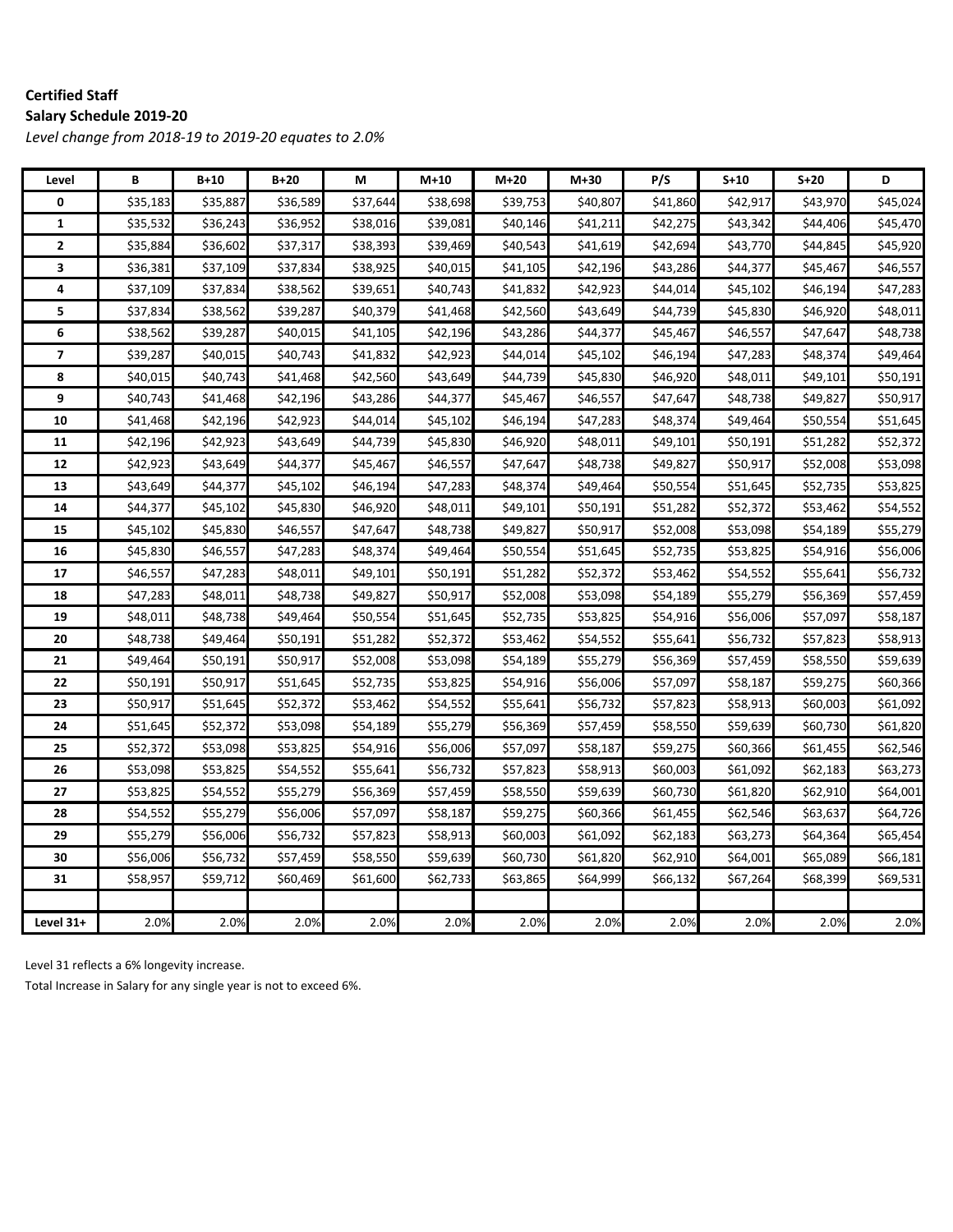#### **Head Start Teachers Salary Schedule 2019‐20**

*Level change from 2018‐19 to 2019‐20 equates to 2.0%*

| Level          | <b>ASSOCIATE</b> | BACHELOR * ** |
|----------------|------------------|---------------|
| 0              | \$22,059         | \$22,720      |
| $\mathbf{1}$   | \$22,278         | \$22,945      |
| $\mathbf 2$    | \$22,499         | \$23,171      |
| 3              | \$22,811         | \$23,493      |
| 4              | \$23,265         | \$23,963      |
| 5              | \$23,730         | \$24,442      |
| 6              | \$24,204         | \$24,929      |
| $\overline{7}$ | \$24,687         | \$25,427      |
| 8              | \$25,180         | \$25,935      |
| 9              | \$25,684         | \$26,453      |
| 10             | \$26,196         | \$26,981      |
| 11             | \$26,719         | \$27,520      |
| 12             | \$27,252         | \$28,069      |
| 13             | \$27,796         | \$28,629      |
| 14             | \$28,352         | \$29,201      |
| 15             | \$28,918         | \$29,785      |
| 16             | \$29,495         | \$30,379      |
| 17             | \$30,085         | \$30,987      |
| 18             | \$30,686         | \$31,606      |
| 19             | \$31,299         | \$32,236      |
| 20             | \$31,924         | \$32,881      |
| 21             | \$32,561         | \$33,537      |
| 22             | \$33,211         | \$34,208      |
| 23             | \$33,875         | \$34,890      |
| 24             | \$34,551         | \$35,588      |
| 25             | \$35,242         | \$36,299      |
| 26             | \$35,946         | \$37,024      |
| 27             | \$36,665         | \$37,763      |
| 28             | \$37,396         | \$38,517      |
| 29             | \$38,143         | \$39,286      |
| 30             | \$38,906         | \$40,072      |
| Level 30+      | 2.0%             | 2.0%          |

\* Head Start Teachers with certification will receive an annual \$1,000 stipend in addition to any schedule and/or level increases for which they qualify.

\*\* Should the Head Start Program mandate or require teacher certification, those Head Start Teachers with certification will convert to their appropriate place on the Certified Teacher Salary Schedule.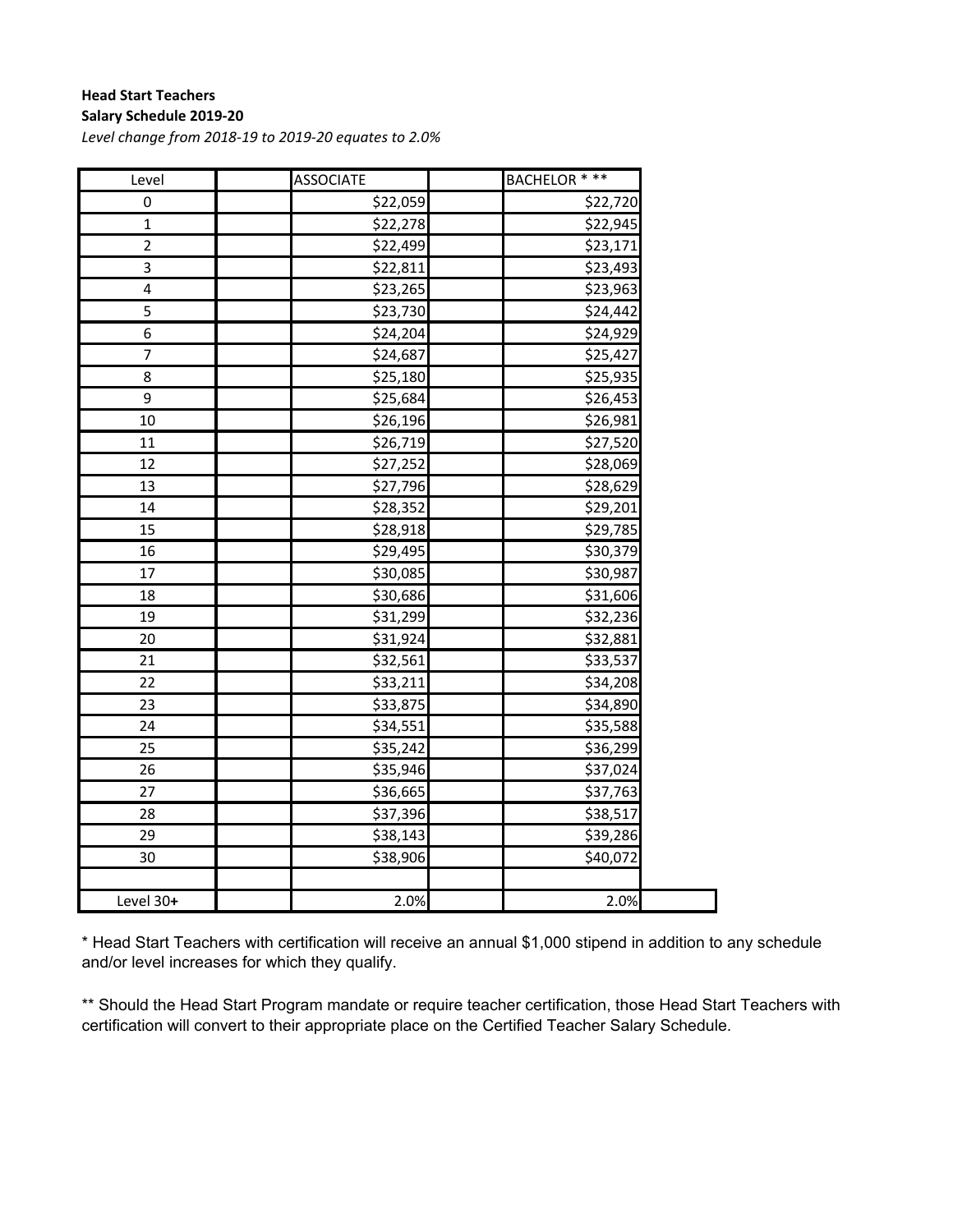### **Computer/Library Paraeductors Salary Schedule 2019‐20**

|                         | <b>Training Category A</b> | <b>Training Category B</b> | <b>Training Category C</b> |
|-------------------------|----------------------------|----------------------------|----------------------------|
| Level                   | No Degree                  | 30 Hours                   | 60 Hours                   |
|                         |                            | <b>ROE Certified</b>       | Assoc. Degree              |
| $\pmb{0}$               | \$9.93                     | \$10.80                    | \$11.31                    |
| $\mathbf{1}$            | \$10.03                    | \$10.90                    | \$11.42                    |
| $\overline{\mathbf{c}}$ | \$10.12                    | \$11.01                    | \$11.54                    |
| 3                       | \$10.26                    | \$11.16                    | \$11.69                    |
| 4                       | \$10.61                    | \$11.51                    | \$12.05                    |
| 5                       | \$10.97                    | \$11.86                    | \$12.40                    |
| 6                       | \$11.31                    | \$12.21                    | \$12.76                    |
| $\overline{\mathbf{z}}$ | \$11.66                    | \$12.56                    | \$13.09                    |
| 8                       | \$12.02                    | \$12.91                    | \$13.44                    |
| 9                       | \$12.36                    | \$13.27                    | \$13.80                    |
| 10                      | \$12.71                    | \$13.61                    | \$14.15                    |
| 11                      | \$13.06                    | \$13.95                    | \$14.50                    |
| 12                      | \$13.41                    | \$14.31                    | \$14.85                    |
| 13                      | \$13.76                    | \$14.66                    | \$15.20                    |
| 14                      | \$14.12                    | \$15.01                    | \$15.54                    |
| 15                      | \$14.46                    | \$15.37                    | \$15.90                    |
| 16                      | \$14.80                    | \$15.71                    | \$16.25                    |
| 17                      | \$15.16                    | \$16.05                    | \$16.60                    |
| 18                      | \$15.51                    | \$16.41                    | \$16.95                    |
| 19                      | \$15.87                    | \$16.76                    | \$17.30                    |
| 20                      | \$16.22                    | \$17.12                    | \$17.66                    |
| 21                      | \$16.56                    | \$17.46                    | \$18.00                    |
| 22                      | \$16.91                    | \$17.81                    | \$18.34                    |
| 23                      | \$17.26                    | \$18.17                    | \$18.70                    |
| 24                      | \$17.62                    | \$18.51                    | \$19.05                    |
| 25                      | \$17.96                    | \$18.85                    | \$19.40                    |
| 26                      | \$18.31                    | <b>\$19.21</b>             | \$19.75                    |
| 27                      | \$18.67                    | \$19.56                    | \$20.10                    |
| 28                      | \$19.02                    | \$19.91                    | \$20.44                    |
| 29                      | \$19.36                    | \$20.27                    | \$20.80                    |
| 30                      | \$19.71                    | \$20.61                    | \$21.15                    |
| Level 30+               | 2.0%                       | 2.0%                       | 2.0%                       |
|                         |                            |                            |                            |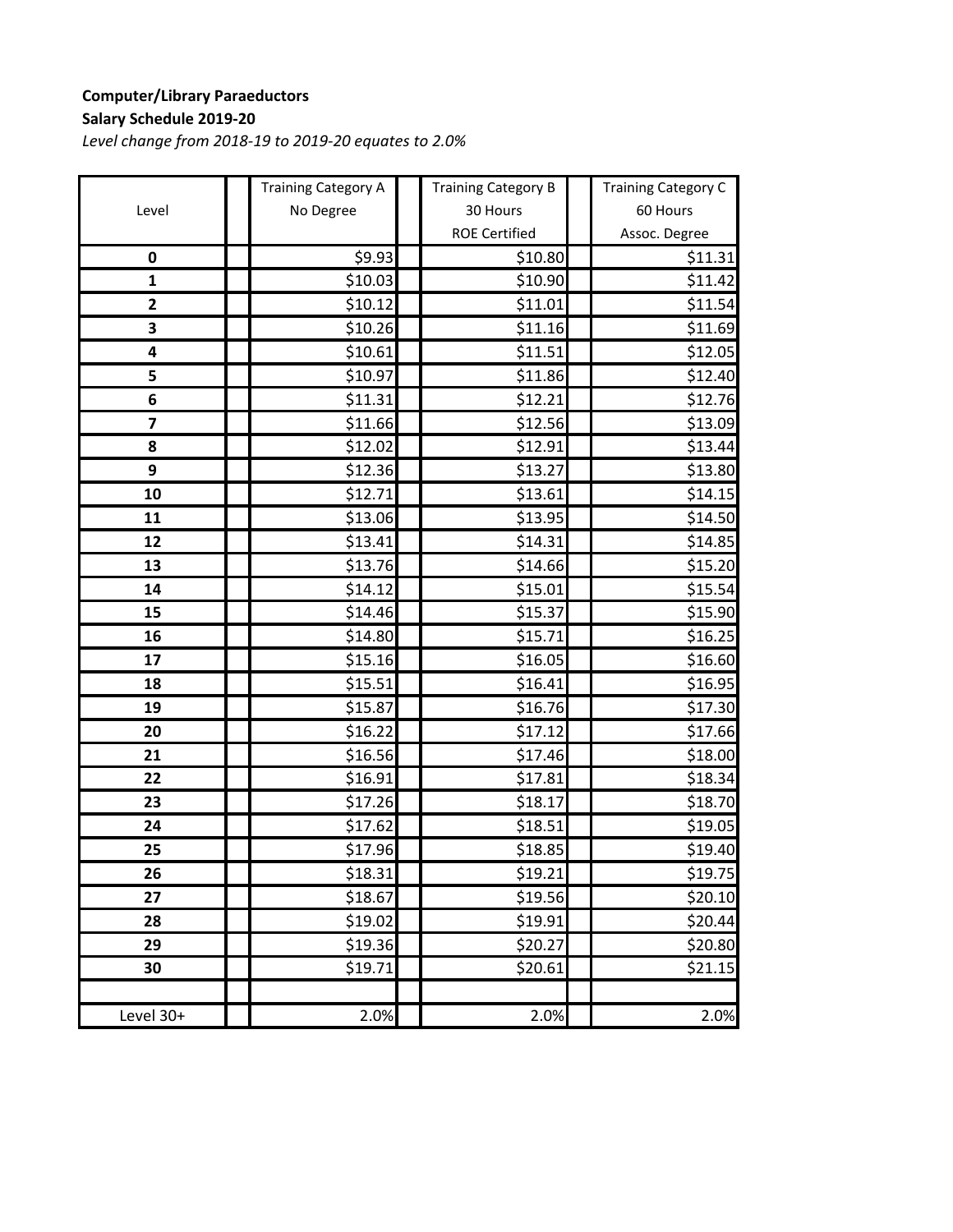### **Special Education Paraeducators Salary Schedule 2019‐20**

|                         | <b>Training Category A</b> | <b>Training Category B</b> | <b>Training Category C</b> |
|-------------------------|----------------------------|----------------------------|----------------------------|
| Level                   | No Degree                  | 30 Hours                   | 60 Hours                   |
|                         |                            | <b>ROE Certified</b>       | Assoc. Degree              |
| $\pmb{0}$               | \$9.63                     | \$10.49                    | \$11.39                    |
| $\mathbf{1}$            | \$9.72                     | \$10.60                    | \$11.51                    |
| $\overline{\mathbf{c}}$ | \$9.82                     | \$10.71                    | \$11.62                    |
| 3                       | \$9.96                     | \$10.85                    | \$11.79                    |
| 4                       | \$10.27                    | \$11.16                    | \$12.08                    |
| 5                       | \$10.56                    | \$11.45                    | \$12.37                    |
| 6                       | \$10.83                    | \$11.74                    | \$12.66                    |
| $\overline{\mathbf{z}}$ | \$11.12                    | \$12.02                    | \$12.93                    |
| 8                       | \$11.41                    | \$12.31                    | \$13.22                    |
| 9                       | \$11.68                    | \$12.59                    | \$13.50                    |
| 10                      | \$11.97                    | \$12.87                    | \$13.79                    |
| 11                      | \$12.27                    | \$13.16                    | \$14.08                    |
| 12                      | \$12.54                    | \$13.44                    | \$14.36                    |
| 13                      | \$12.85                    | \$13.74                    | \$14.67                    |
| 14                      | \$13.16                    | \$14.06                    | \$14.97                    |
| 15                      | \$13.48                    | \$14.38                    | \$15.29                    |
| 16                      | \$13.82                    | \$14.71                    | \$15.63                    |
| 17                      | \$14.14                    | \$15.05                    | \$15.96                    |
| 18                      | \$14.47                    | \$15.37                    | \$16.29                    |
| 19                      | \$14.79                    | \$15.69                    | \$16.61                    |
| 20                      | \$15.13                    | \$16.02                    | \$16.94                    |
| 21                      | \$15.46                    | \$16.35                    | \$17.27                    |
| 22                      | \$15.78                    | \$16.69                    | \$17.61                    |
| 23                      | \$16.11                    | \$17.01                    | \$17.92                    |
| 24                      | \$16.44                    | \$17.33                    | \$18.26                    |
| 25                      | \$16.77                    | \$17.67                    | \$18.58                    |
| 26                      | <b>\$17.11</b>             | \$18.00                    | <b>\$18.91</b>             |
| 27                      | \$17.43                    | \$18.32                    | \$19.24                    |
| 28                      | \$17.75                    | \$18.66                    | \$19.57                    |
| 29                      | \$18.08                    | \$18.97                    | \$19.90                    |
| 30                      | \$18.40                    | \$19.30                    | \$20.23                    |
| Level 30+               | 2.0%                       | 2.0%                       | 2.0%                       |
|                         |                            |                            |                            |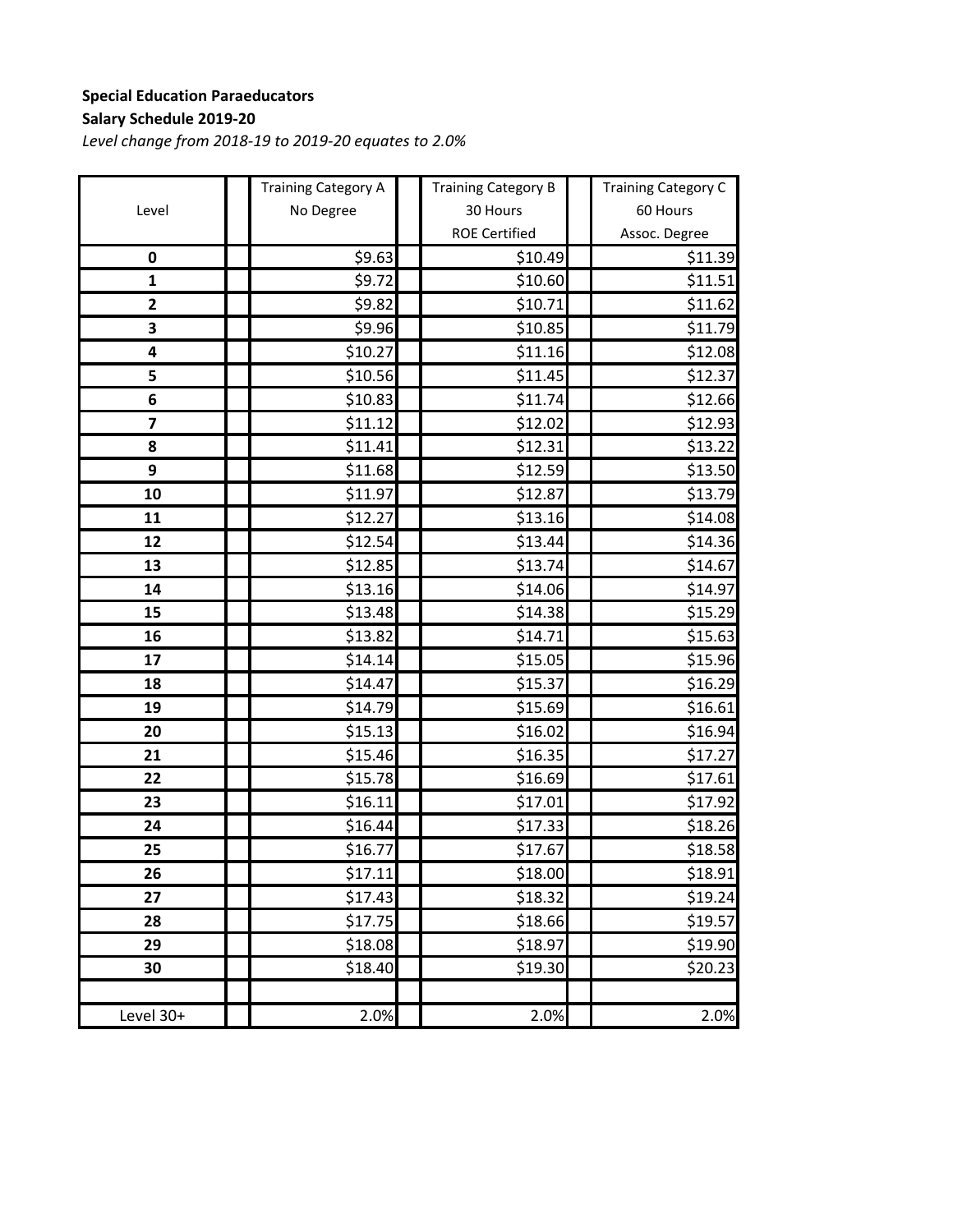### **Deaf Interpreters Salary Schedule 2019‐20**

|              | <b>Training Category A</b> | <b>Training Category B</b> | <b>Training Category C</b> |
|--------------|----------------------------|----------------------------|----------------------------|
| Level        | No Degree                  | 30 Hours                   | 60 Hours                   |
|              |                            | <b>ROE Certified</b>       | Assoc. Degree              |
| 0            | \$11.09                    | \$11.96                    | \$12.82                    |
| $\mathbf{1}$ | \$11.20                    | \$12.08                    | \$12.94                    |
| $\mathbf{2}$ | \$11.31                    | \$12.19                    | \$13.07                    |
| 3            | \$11.46                    | \$12.36                    | \$13.25                    |
| 4            | \$11.79                    | \$12.68                    | \$13.59                    |
| 5            | \$12.10                    | \$13.01                    | \$13.90                    |
| 6            | \$12.43                    | \$13.33                    | \$14.22                    |
| 7            | \$12.76                    | \$13.65                    | \$14.56                    |
| 8            | \$13.08                    | \$13.97                    | \$14.88                    |
| 9            | \$13.40                    | \$14.29                    | \$15.20                    |
| 10           | \$13.72                    | \$14.63                    | \$15.52                    |
| 11           | \$14.06                    | \$14.95                    | \$15.84                    |
| 12           | \$14.37                    | \$15.26                    | \$16.17                    |
| 13           | \$14.69                    | \$15.60                    | \$16.49                    |
| 14           | \$15.02                    | \$15.92                    | \$16.81                    |
| 15           | \$15.35                    | \$16.25                    | \$17.15                    |
| 16           | \$15.67                    | \$16.56                    | \$17.46                    |
| 17           | \$15.99                    | \$16.88                    | \$17.79                    |
| 18           | \$16.31                    | \$17.22                    | \$18.12                    |
| 19           | \$16.64                    | \$17.54                    | \$18.43                    |
| 20           | \$16.96                    | \$17.86                    | \$18.76                    |
| 21           | \$17.29                    | \$18.19                    | \$19.08                    |
| 22           | \$17.62                    | \$18.51                    | \$19.41                    |
| 23           | \$17.92                    | \$18.83                    | \$19.73                    |
| 24           | \$18.26                    | \$19.16                    | \$20.05                    |
| 25           | \$18.58                    | \$19.47                    | \$20.38                    |
| 26           | \$18.91                    | \$19.81                    | \$20.71                    |
| 27           | \$19.23                    | \$20.12                    | \$21.02                    |
| 28           | \$19.55                    | \$20.45                    | \$21.35                    |
| 29           | \$19.88                    | \$20.78                    | \$21.68                    |
| 30           | \$20.21                    | \$21.10                    | \$22.00                    |
| Level 30+    | 2.0%                       | 2.0%                       | 2.0%                       |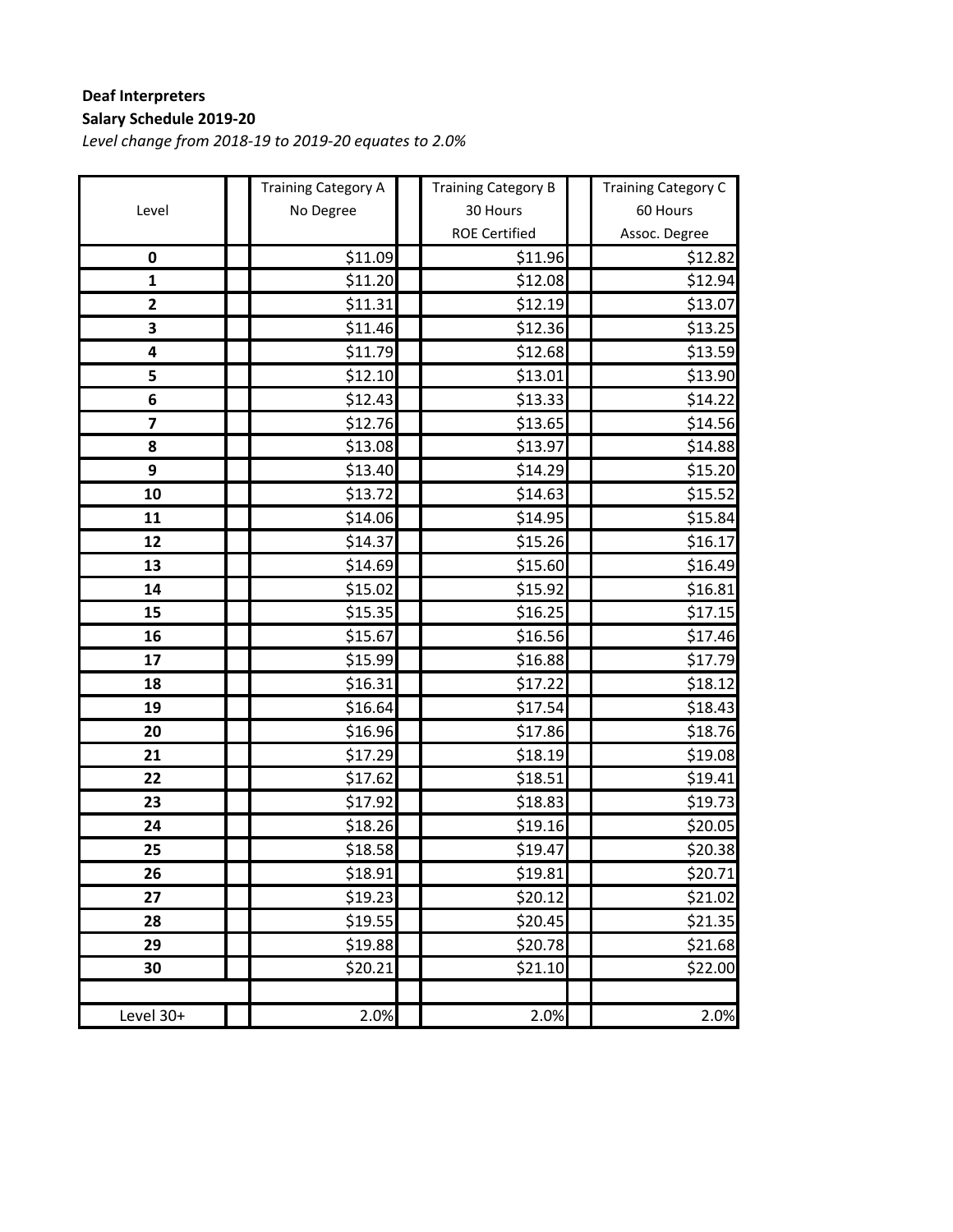## **School Support Personnel**

#### **Salary Schedule 2019‐20**

| Level          | <b>LEVEL A</b> | Level B | LEVEL C             |
|----------------|----------------|---------|---------------------|
| 0              | \$23.03        | \$14.99 | \$11.59             |
| $\mathbf{1}$   | \$23.26        | \$15.14 | \$11.71             |
| $\overline{2}$ | \$23.48        | \$15.28 | \$11.83             |
| 3              | \$23.82        | \$15.49 | \$12.00             |
| 4              | \$24.30        | \$15.80 | \$12.24             |
| 5              | \$24.79        | \$16.12 | \$12.47             |
| 6              | \$25.28        | \$16.44 | \$12.73             |
| $\overline{7}$ | \$25.78        | \$16.77 | \$12.97             |
| 8              | \$26.30        | \$17.11 | \$13.24             |
| 9              | \$26.82        | \$17.44 | \$13.49             |
| 10             | \$27.36        | \$17.79 | \$13.77             |
| 11             | \$27.91        | \$18.15 | \$14.06             |
| 12             | \$28.46        | \$18.51 | \$14.33             |
| 13             | \$29.02        | \$18.88 | \$14.62             |
| 14             | \$29.61        | \$19.25 | \$14.91             |
| 15             | \$30.19        | \$19.64 | \$15.20             |
| 16             | \$30.79        | \$20.03 | \$15.51             |
| 17             | \$31.42        | \$20.43 | \$15.82             |
| 18             | \$32.05        | \$20.84 | \$16.13             |
| 19             | \$32.69        | \$21.26 | $\overline{$}16.45$ |
| 20             | \$33.33        | \$21.69 | \$16.78             |
|                |                |         |                     |
| Level 20+      | 2.0%           | 2.0%    | 2.0%                |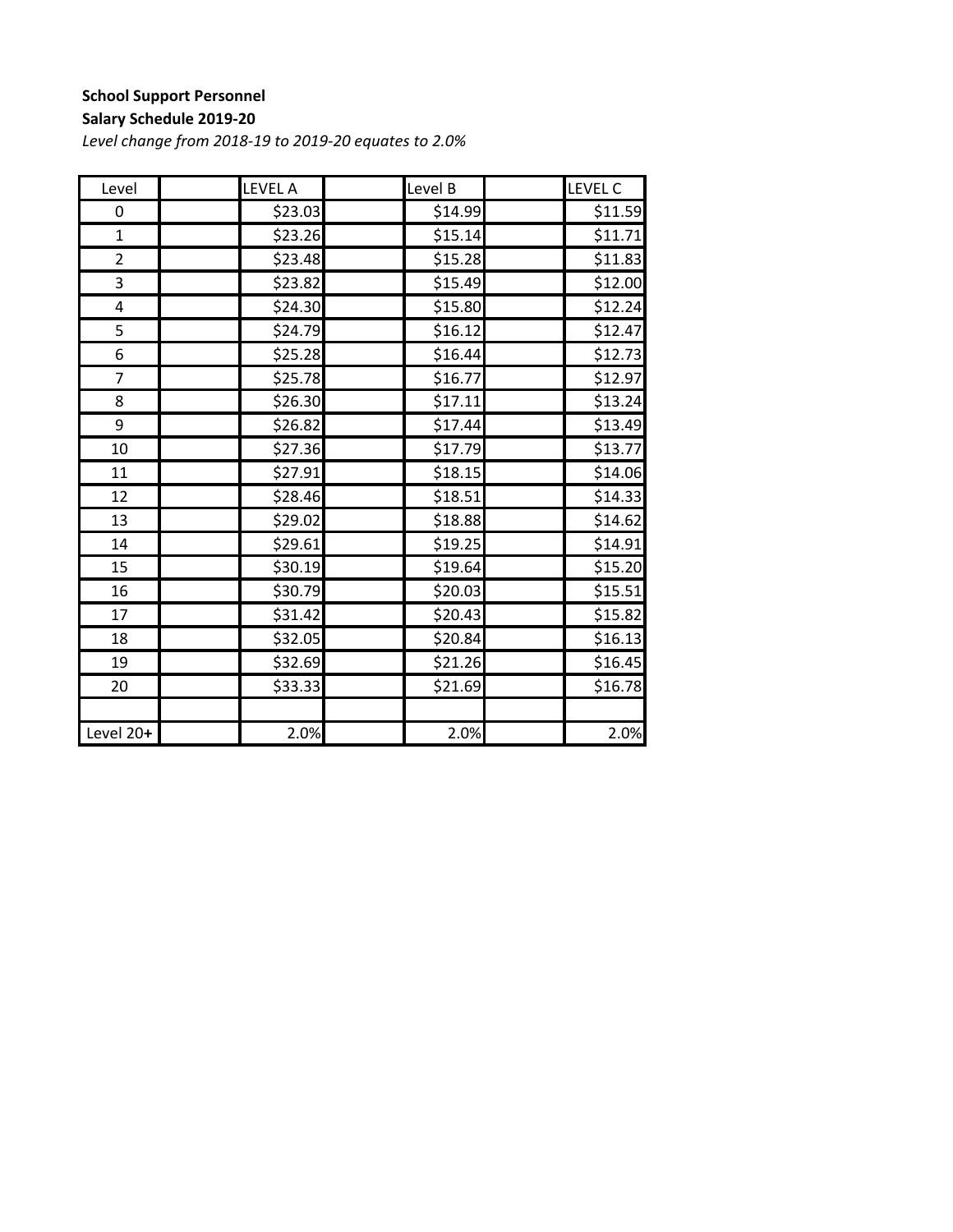# **Bus Drivers**

**Salary Schedule 2019‐20**

| Level                   |         |
|-------------------------|---------|
| 0                       | \$12.78 |
| $\mathbf 1$             | \$12.90 |
| $\overline{\mathbf{c}}$ | \$13.03 |
| 3                       | \$13.21 |
| 4                       | \$13.47 |
| 5                       | \$13.74 |
| 6                       | \$14.01 |
| 7                       | \$14.27 |
| 8                       | \$14.55 |
| 9                       | \$14.80 |
| 10                      | \$15.08 |
| 11                      | \$15.35 |
| 12                      | \$15.61 |
| 13                      | \$15.88 |
| 14                      | \$16.14 |
| 15                      | \$16.41 |
| 16                      | \$16.68 |
| 17                      | \$16.94 |
| 18                      | \$17.21 |
| 19                      | \$17.47 |
| 20                      | \$17.74 |
|                         |         |
| Level 20+               | 2.0%    |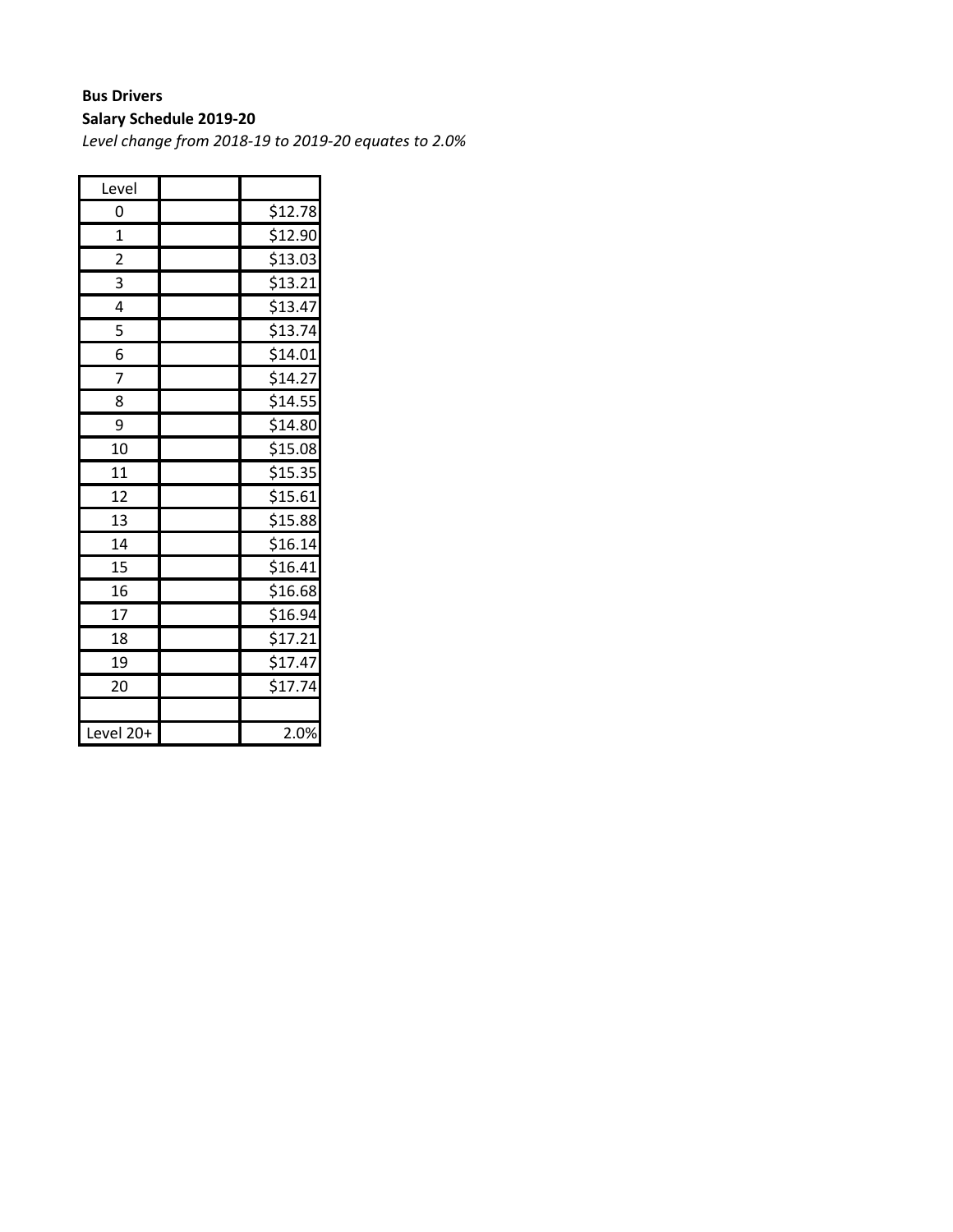## **Food Service Workers**

#### **Salary Schedule 2019‐20**

| Cooks, Kitchen Helpers, Clerks,<br>& Lunchroom Monitors |         |                         | <b>Cafeteria Coordinators</b> |
|---------------------------------------------------------|---------|-------------------------|-------------------------------|
| Level                                                   |         | Level                   |                               |
| 0                                                       | \$9.21  | 0                       | \$11.02                       |
| $\mathbf{1}$                                            | \$9.30  | $\mathbf{1}$            | \$11.13                       |
| $\overline{2}$                                          | \$9.39  | $\overline{2}$          | \$11.24                       |
| 3                                                       | \$9.52  | 3                       | \$11.39                       |
| 4                                                       | \$9.79  | $\overline{\mathbf{4}}$ | \$11.65                       |
| 5                                                       | \$10.06 | 5                       | \$11.92                       |
| 6                                                       | \$10.32 | 6                       | \$12.18                       |
| $\overline{7}$                                          | \$10.59 | 7                       | \$12.45                       |
| 8                                                       | \$10.85 | 8                       | \$12.72                       |
| 9                                                       | \$11.12 | 9                       | \$12.98                       |
| 10                                                      | \$11.39 | 10                      | \$13.25                       |
| 11                                                      | \$11.65 | 11                      | \$13.52                       |
| 12                                                      | \$11.92 | 12                      | \$13.79                       |
| 13                                                      | \$12.18 | 13                      | \$14.06                       |
| 14                                                      | \$12.45 | 14                      | \$14.32                       |
| 15                                                      | \$12.72 | 15                      | \$14.59                       |
| 16                                                      | \$12.98 | 16                      | \$14.85                       |
| 17                                                      | \$13.25 | 17                      | \$15.12                       |
| 18                                                      | \$13.52 | 18                      | \$15.39                       |
| 19                                                      | \$13.79 | 19                      | \$15.65                       |
| 20                                                      | \$14.06 | 20                      | \$15.92                       |
|                                                         |         |                         |                               |
| Level 20+                                               | 2.0%    | Level 20+               | 2.0%                          |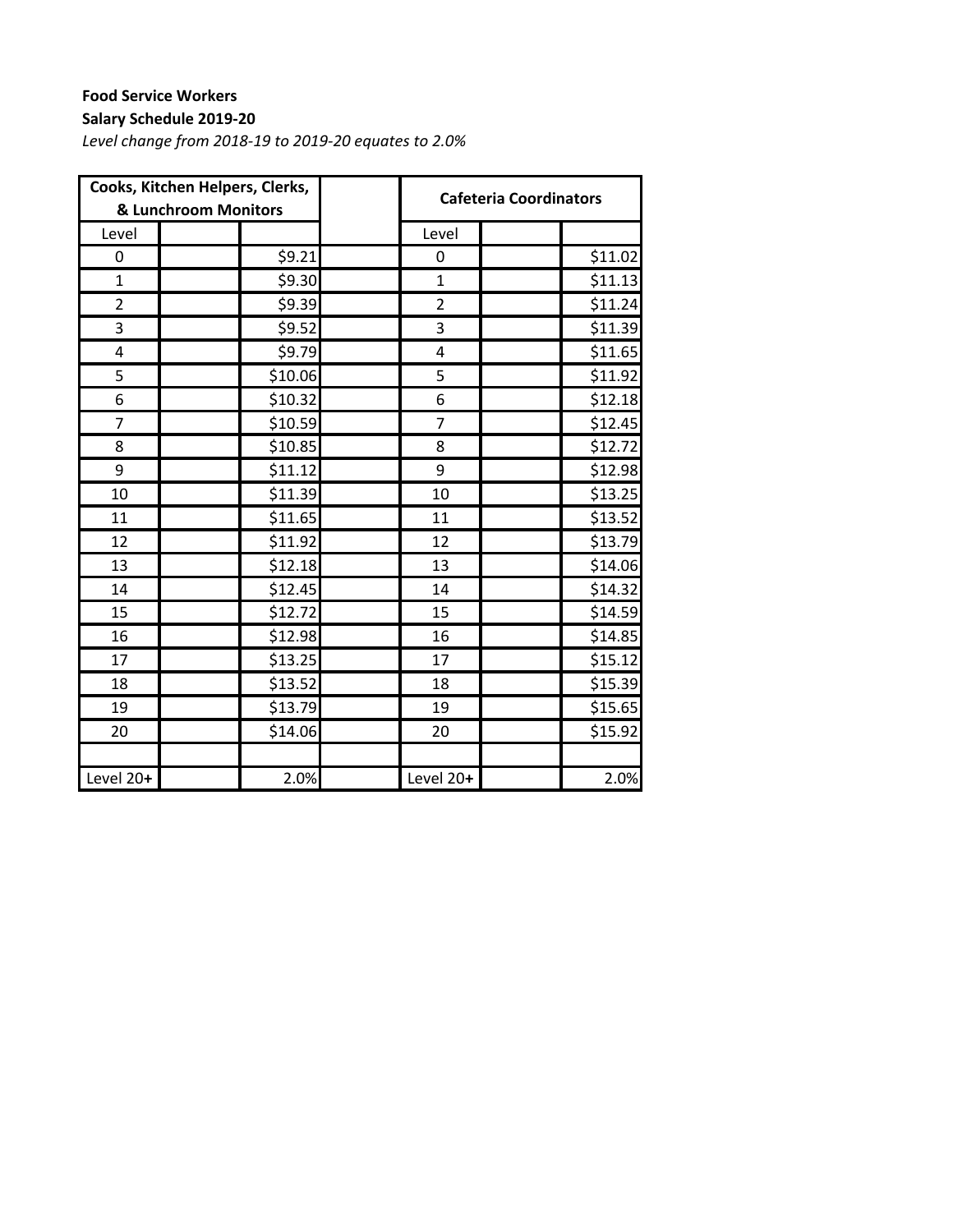#### **Custodians**

#### **Salary Schedule 2019‐20**

*Level change from 2018‐19 to 2019‐20 equates to 2.0%*

| Level                   |                     |
|-------------------------|---------------------|
| 0                       | \$13.41             |
| $\overline{1}$          | \$13.55             |
| $\overline{\mathbf{c}}$ | \$13.68             |
| 3                       | \$13.87             |
| 4                       | \$14.40             |
| 5                       | \$14.94             |
| 6                       | \$15.47             |
| 7                       | \$16.00             |
| 8                       | \$16.53             |
| 9                       | \$17.06             |
| 10                      | \$17.61             |
| 11                      | \$18.14             |
| 12                      | \$18.67             |
| 13                      | \$19.20             |
| 14                      | \$19.73             |
| 15                      | \$20.27             |
| 16                      | $\frac{1}{2}$ 20.80 |
| 17                      | \$21.33             |
| 18                      | \$21.86             |
| 19                      | \$22.39             |
| 20                      | \$22.93             |
|                         |                     |
| Level 20+               | 2.0%                |

Second Shift Pay Differential of \$0.50 Per Hour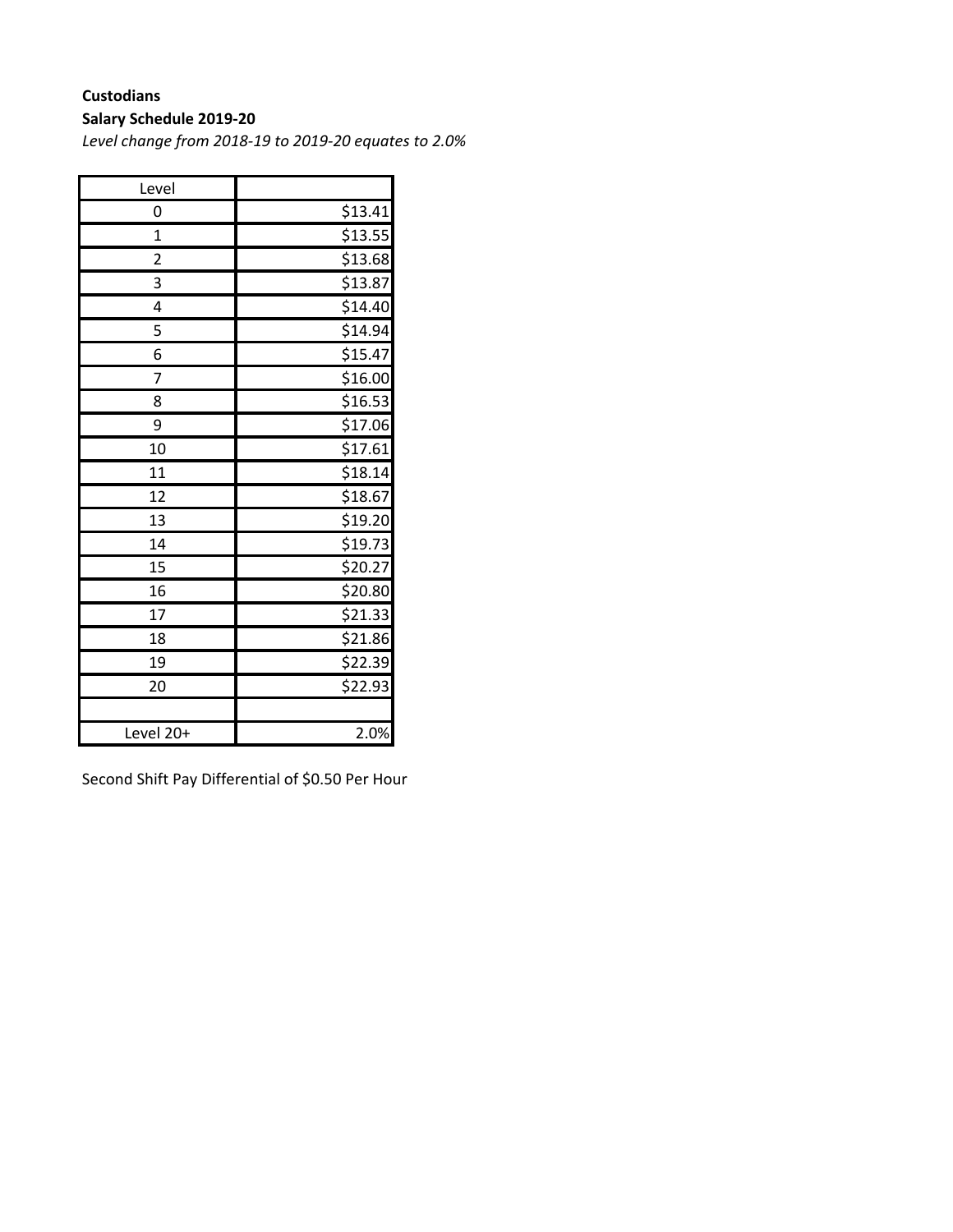#### **Administrative Assistant**

#### **Salary Schedule 2019‐20**

| Level                   |         |
|-------------------------|---------|
| 0                       | \$16.36 |
| 1                       | \$16.52 |
| $\overline{\mathbf{c}}$ | \$16.69 |
| 3                       | \$16.92 |
| 4                       | \$17.24 |
| 5                       | \$17.56 |
| 6                       | \$17.88 |
| 7                       | \$18.21 |
| 8                       | \$18.53 |
| 9                       | \$18.85 |
| 10                      | \$19.18 |
| 11                      | \$19.49 |
| 12                      | \$19.82 |
| 13                      | \$20.15 |
| 14                      | \$20.46 |
| 15                      | \$20.79 |
| 16                      | \$21.12 |
| $\overline{17}$         | \$21.43 |
| 18                      | \$21.76 |
| 19                      | \$22.08 |
| 20                      | \$22.40 |
| 21                      | \$22.73 |
| $\overline{22}$         | \$23.04 |
| 23                      | \$23.38 |
| 24                      | \$23.72 |
| 25                      | \$24.05 |
|                         |         |
| Level 25+               | 2.0%    |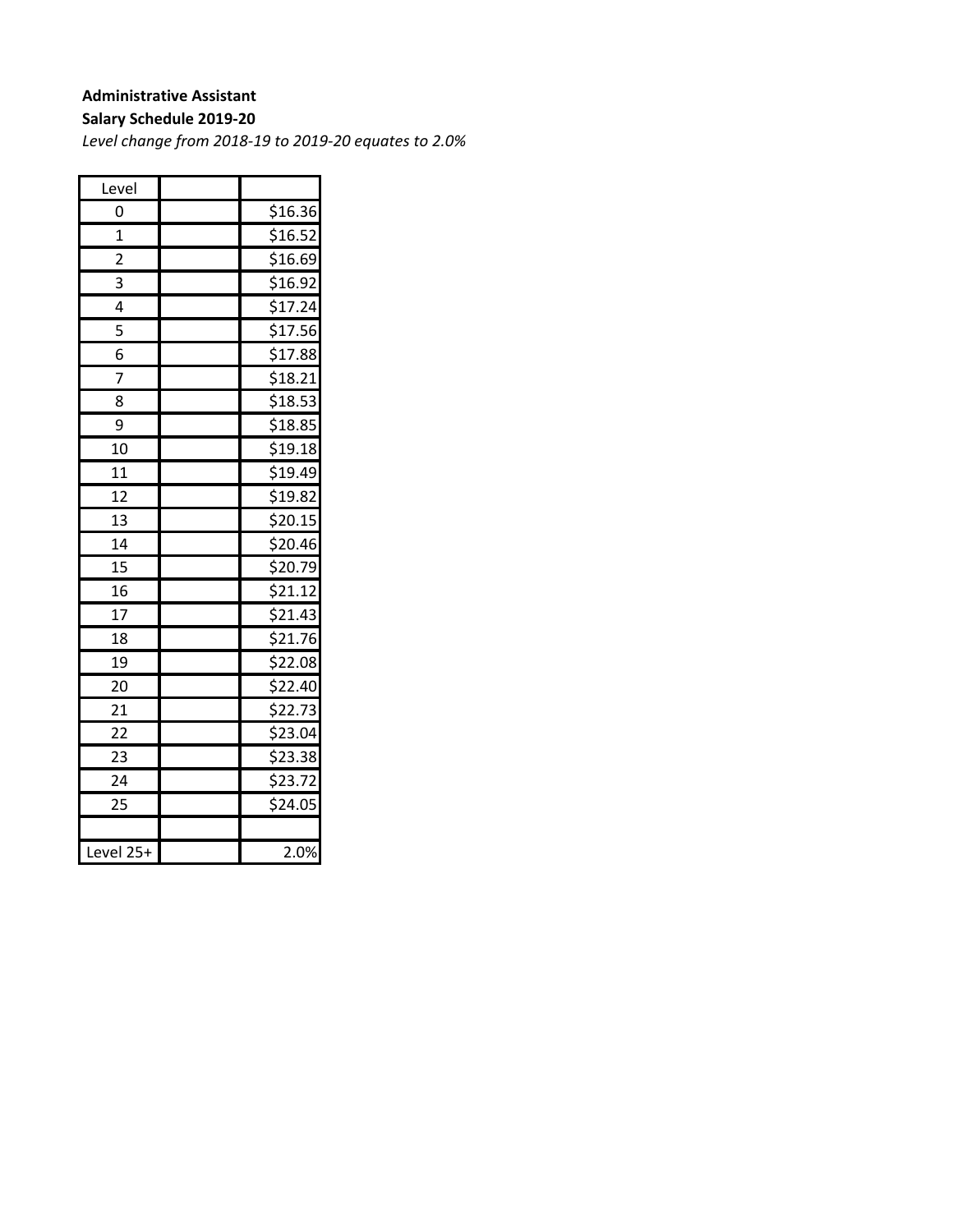#### **Clerical ‐ Level 1 Salary Schedule 2019‐20**

| Level           |         |
|-----------------|---------|
| 0               | \$15.01 |
| $\mathbf{1}$    | \$15.16 |
| $\overline{c}$  | \$15.30 |
| 3               | \$15.51 |
| 4               | \$15.84 |
| 5               | \$16.16 |
| 6               | \$16.48 |
| 7               | \$16.81 |
| 8               | \$17.14 |
| 9               | \$17.45 |
| 10              | \$17.78 |
| 11              | \$18.11 |
| 12              | \$18.41 |
| 13              | \$18.74 |
| 14              | \$19.07 |
| 15              | \$19.39 |
| 16              | \$19.71 |
| $\overline{17}$ | \$20.04 |
| 18              | \$20.36 |
| 19              | \$20.69 |
| 20              | \$21.00 |
| 21              | \$21.33 |
| 22              | \$21.65 |
| 23              | \$21.96 |
| 24              | \$22.29 |
| 25              | \$22.60 |
|                 |         |
| Level 25+       | 2.0%    |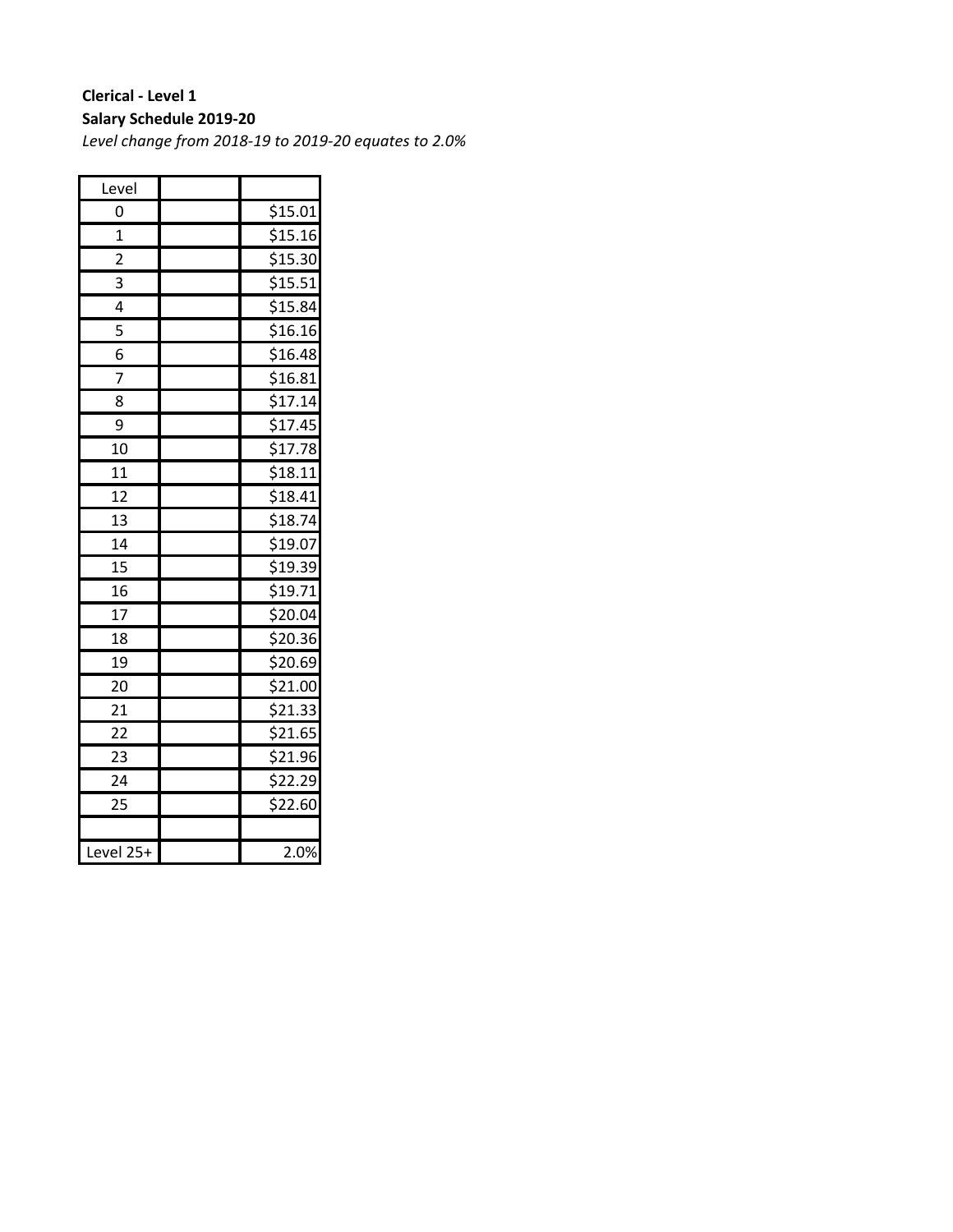#### **Clerical ‐ Level 2 Salary Schedule 2019‐20**

| Level           |         |
|-----------------|---------|
| 0               | \$13.04 |
| 1               | \$13.17 |
| $\overline{2}$  | \$13.30 |
| 3               | \$13.47 |
| 4               | \$13.74 |
| 5               | \$14.01 |
| 6               | \$14.27 |
| 7               | \$14.56 |
| 8               | \$14.81 |
| 9               | \$15.09 |
| 10              | \$15.36 |
| 11              | \$15.63 |
| 12              | \$15.90 |
| 13              | \$16.16 |
| 14              | \$16.43 |
| 15              | \$16.71 |
| 16              | \$16.97 |
| $\overline{17}$ | \$17.24 |
| 18              | \$17.50 |
| 19              | \$17.78 |
| 20              | \$18.05 |
| 21              | \$18.31 |
| $\overline{22}$ | \$18.58 |
| 23              | \$18.85 |
| 24              | \$19.13 |
| 25              | \$19.39 |
|                 |         |
| Level 25+       | 2.0%    |